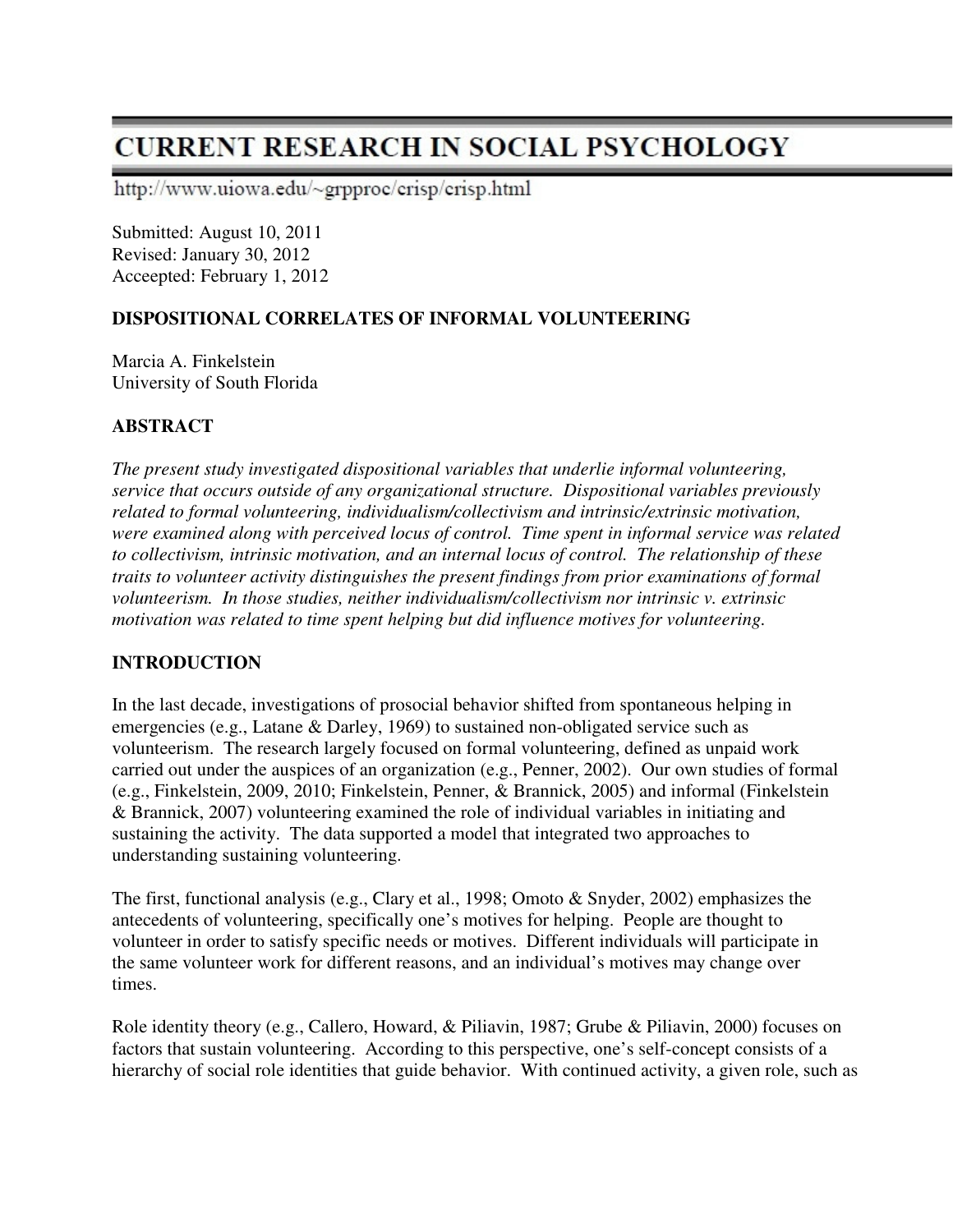that of volunteer, is internalized. This new identity drives future behavior as the individual strives to make his or her behavior consistent with the changed self-concept.

Recently we explored the association between volunteer motives and identity, respectively and individualism/collectivism (Finkelstein, 2010). The constructs initially distinguished among cultures (Hofstede, 1980) but have since been applied to the individual. As such, individualism and collectivism represent personality traits, albeit traits that are adaptable to situational demands (Triandis, 2001). Fundamental to the individualist is a focus on autonomy, on independence and self-fulfillment. Personal goals take precedence over group goals and personal attitudes over group norms. In contrast, collectivists define themselves in terms of their group membership. They will submerge personal goals for the good of the whole and maintain relationships with the group even when the cost to the individual exceeds the benefits.

In our volunteer data, collectivism was associated more than individualism with two motives for volunteering: to satisfy altruistic tendencies and to strengthen social ties. Collectivism also correlated with the development of a volunteer self-concept. In contrast, individualism was strongly associated with career-related objectives for helping and was unrelated to the formation of a volunteer identity. However, no difference emerged between individualists and collectivists in amount of time devoted to volunteer service. The results suggested that the two differ, not in their willingness to volunteer, but in their reasons for helping.

Other dispositional variables systematically related to formal volunteering include intrinsic vs. extrinsic motivational tendencies (Finkelstein, 2009). An intrinsically motivated individual engages in an activity because it is inherently interesting or satisfying; intrinsically motivated activities are a form of self-expression, with the objective residing in the behavior itself (Amabile, 1993). Extrinsically motivated individuals undertake a task in order to obtain some separable outcome. Their aim is to acquire external rewards or avoid negative consequences (Deci & Ryan, 2000).

Intrinsic motivation correlated positively with the formation of a volunteer role identity and with time spent volunteering. An intrinsic orientation also was associated with "internal" motives for volunteering, those that can be satisfied by the volunteer activity itself. Such motives included expressing altruistic values, strengthening social ties, acquiring new learning experiences and exercising one's skills, increasing self-esteem, and alleviating guilt regarding one's good fortune. Extrinsic orientation was most closely associated with "external" motives (specifically career aspirations), which require an outcome separate from the volunteer work in order to be fulfilled.

The present study extended our investigation of the role of these variables to informal volunteering. The term applies to ongoing, unpaid services that individuals perform outside of any organizational structure (Finkelstein & Brannick, 2007). Like organization-based helping, informal volunteering provides critical services to communities (e.g., Wilson & Musick, 1997). An AARP (2003) survey of Americans age 45 and older reported that 51% of respondents engaged in formal volunteering, while an additional 36% indicated that they performed a variety of activities that benefit specific individuals or the community as a whole.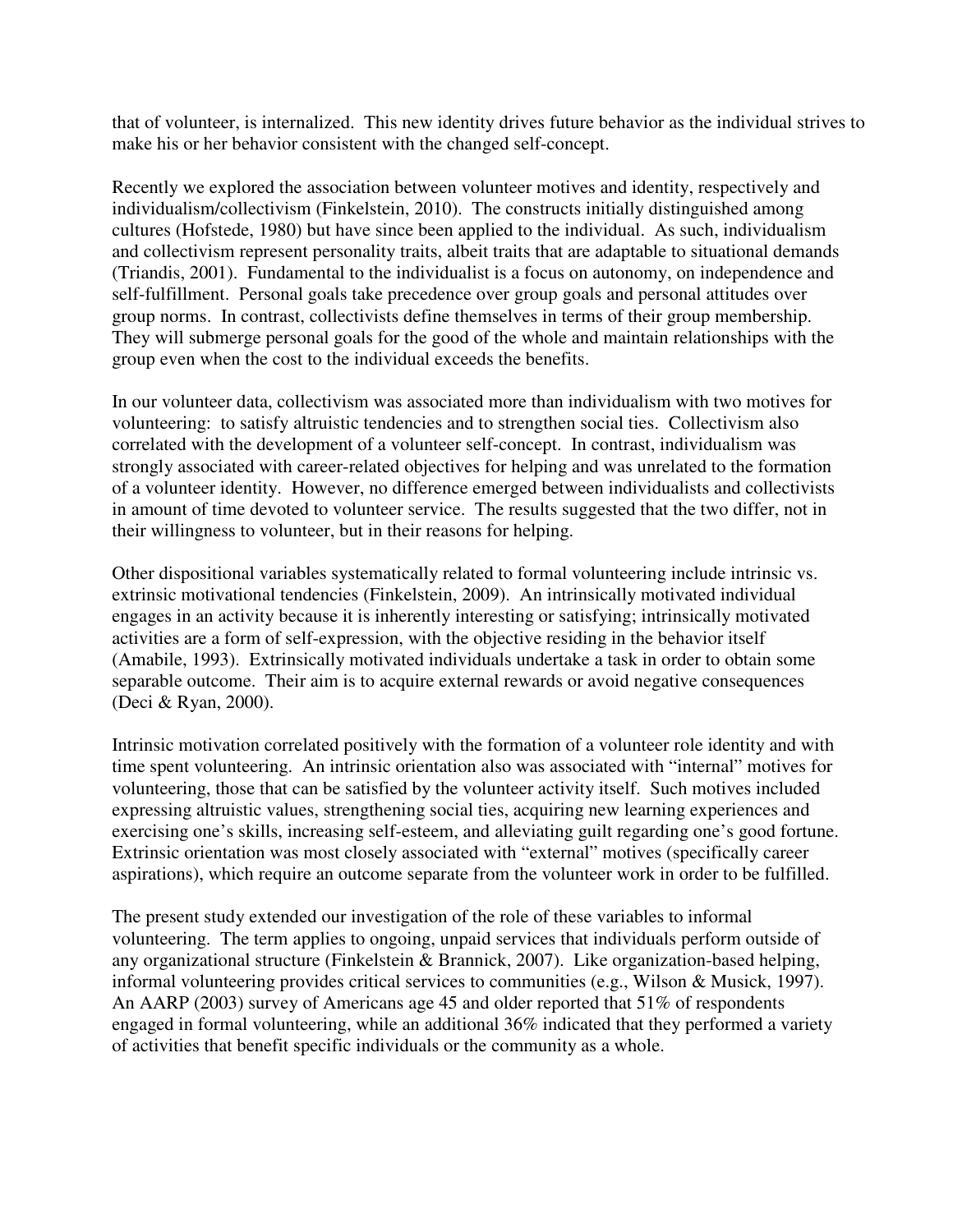We examined the influence of individualist v. collectivist tendencies and intrinsic v. extrinsic motivational orientation. We also added a construct that we anticipated would be particularly important to informal volunteering: perceived locus of control.

## **Locus of control**

People differ in the extent to which they believe they determine the outcomes of events that affect them. The concept of "locus of control" refers to one's perception about the underlying causes of events in his or her life. Those who perceive personal traits and efforts as determinative are said to possess an internal locus of control (Rotter, 1966; 1989) and are referred to as internals. In contrast, externals believe that events are controlled by fate, chance, or other external circumstances. To externals, the course of their lives is contingent on forces outside themselves. Locus of control is conceptualized as a continuum, ranging from *external* to *internal*.

One's perceived locus of control (LOC) can affect, and is affected by, volunteer activity.A longitudinal study by Thoits & Hewitt (2001) showed that volunteer work enhanced feelings of mastery. We added LOC to our study of informal volunteerism because of its private, individualized nature relative to formal volunteering. We reasoned that the absence of organizational support likely requires the individual to assume a greater role in determining how and when to help, making informal service more suited to internals.

# **Hypotheses**

Prior work (Finkelstein, 2010) indicated that collectivism correlates more closely than individualism with volunteering that is motivated by the desire to strengthen social ties.

Volunteer service by collectivists predominantly focuses on in-group members (Batson, Ahmad, & Tsang, 2002; Rhee, Uleman, & Lee, 1996). These findings suggested that collectivists will prefer volunteer opportunities that allow them to help people who are familiar to them rather than strangers. This is more likely to characterize informal volunteering than service in an organizational setting.

**Hypothesis 1***.* Collectivism will be more closely associated than individualism with informal volunteering.

Because of the lack of organizational context, informal helping is less public than formal volunteerism, and external rewards such as career advancement are less likely to result. Consequently, we expected informal service to appeal more to intrinsically than extrinsically motivated individuals.

**Hypothesis 2.**An intrinsic motivational orientation will be associated more closely than an extrinsic orientation with informal volunteering.

With no organizational staff to define the tasks and guide the informal volunteer, the individual is responsible for shaping his or her volunteer activity. Internals seek situations that require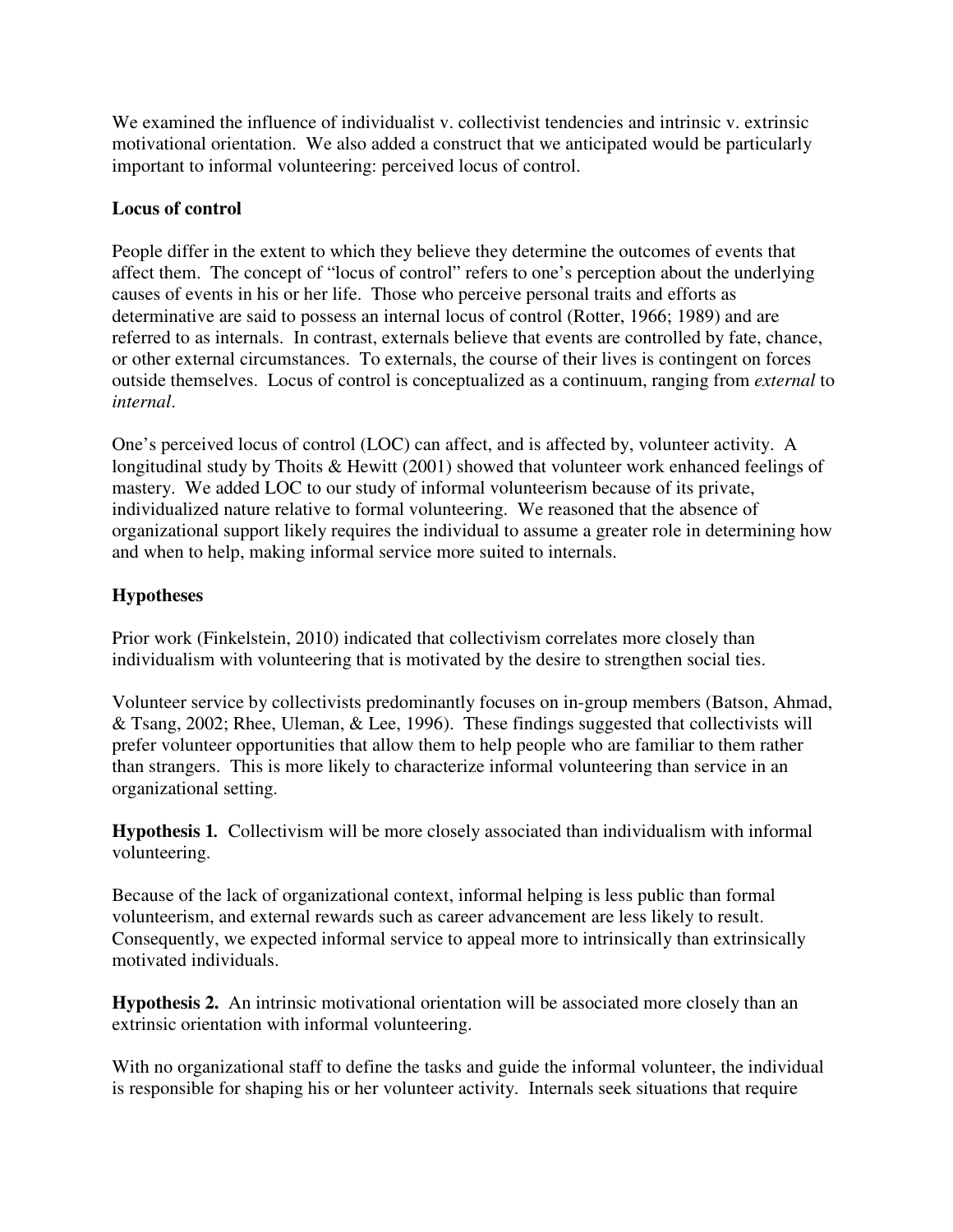personal control. In a competitive game, internals were less likely than externals to rely on their opponents' expertise, even when that reliance would garner them additional points (Julian & Katz, 1968). This tendency should make internals more likely than externals to feel comfortable with the relative lack of structure in informal volunteering.

This view of LOC finds parallels in the workplace. Internals seek autonomy which in turn enhances job satisfaction (e.g., Spector & O'Connell, 1994). Externals may remain in positions, not because of satisfaction with them, but because of fear of change (Jain, Giga, & Cooper, 2009). Assuming a similar need for predictability of volunteer activity, the lack of structure that defines informal service may present difficulties for those with an external LOC.

*Hypothesis 3.* An internal LOC will correlate positively with time spent in informal volunteer service.

## **METHOD**

#### **Participants**

Participants were 302 undergraduates (266 female, 36 male) at a metropolitan university in the southeastern United States. Their average age was 21.16 years.

Participants completed questionnaires in exchange for extra course credit. The questionnaires were administered online through the psychology department's participant pool management software. An introductory paragraph explained that the purpose of the study was to learn about participants' volunteer experience. They were assured there were no right or wrong responses, and they could withdraw at any time without penalty. All responses were anonymous.

#### **Measures**

The survey began with questions about gender and age. Respondents then completed measures of the following variables.

**Informal Volunteer Inventory.** Time spent volunteering was measured with a 23-item checklist (Finkelstein & Brannick, 2007). The list enumerates a variety of informal volunteer activities, and respondents indicated how frequently they engaged in each during the past year. They were instructed that they were to consider only volunteering that occurred on their own, not through any organization. Nor could they consider help given to anyone in their household. Items included "Helped with shopping or drove someone to appointments or stores" and "Mentored, tutored, taught, coached, or trained a person." A Likert response format was used, with alternatives ranging from 1 (*Never*) to 7 *(Almost every day*).

**Work preference inventory (WPI).** The WPI (Amabile et al., 1994**)** assesses college students' and employed adults' intrinsic and extrinsic motivation toward their work. We used the form developed specifically for students. The 30-item instrument contains 15 items designed to measure intrinsic motivation (e.g., "Curiosity is the driving force behind much of what I do") and 15 measuring extrinsic motivation (e.g., "I'm less concerned with what work I do than what I get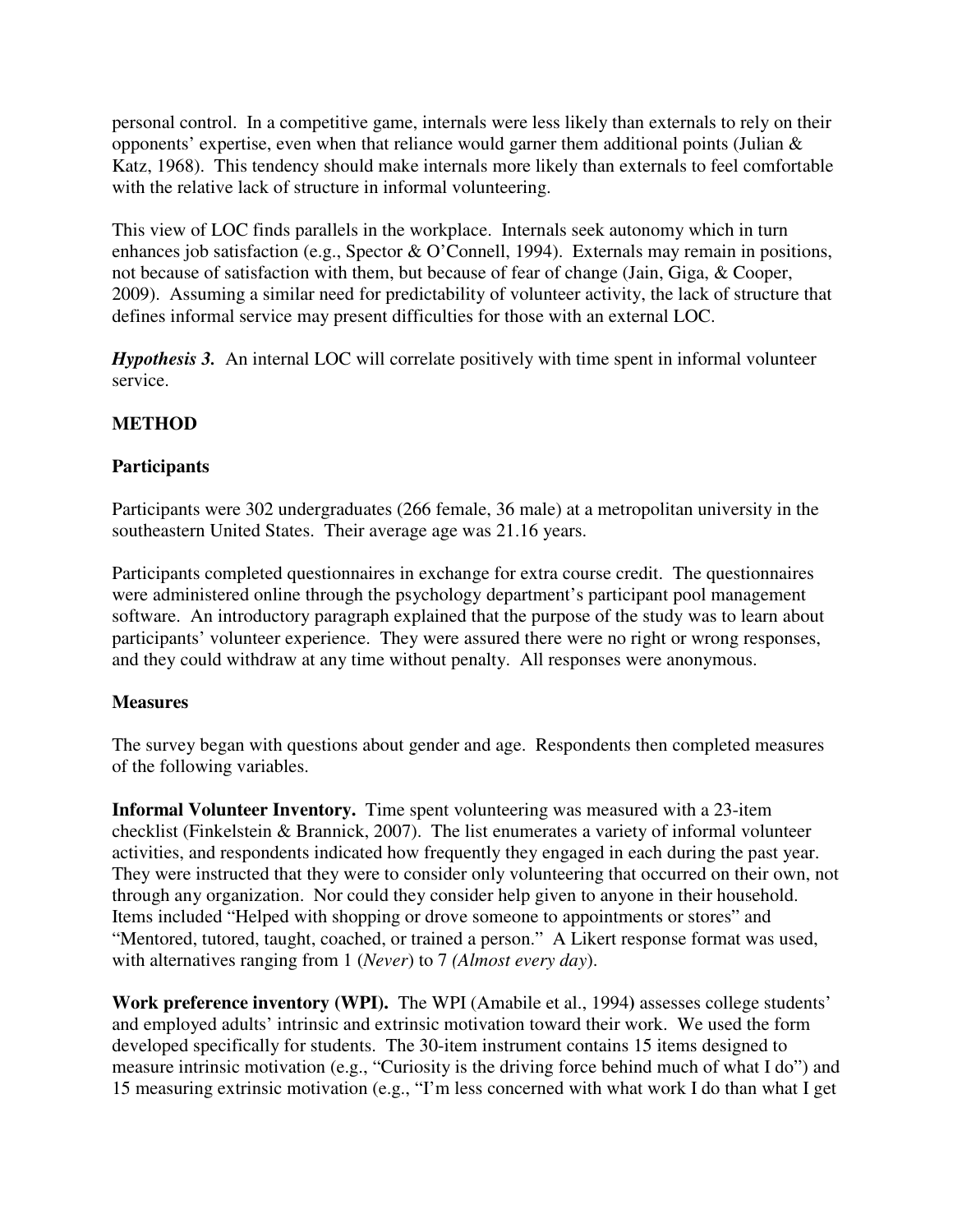for it"). The Likert response format ranged from 1 (*Never or almost never true of you*) to 4 (*Always or almost always true of you*). Coefficient alpha was .77 for intrinsic orientation and .70 for extrinsic orientation.

 **Individualism-collectivism.** The construct was measured with the scale developed by Singelis et al. (1995). The instrument contained 27 items, 13 assessing individualism (e.g., "My personal identity, independent of others, is very important to me.") and 14, collectivism (e.g., "It is my duty to take care of my family, even when I have to sacrifice what I want.") The 5-point rating scale had alternatives ranging from 1 to 5 (*Strongly disagree* to *Strongly agree*). Coefficient alpha was .72 for individualism and .78 for collectivism.

**Locus of control.** The 20-item scale was adapted from Levenson, 1981. Ten items were written from the perspective of an internal LOC (e.g., "I believe that my success depends on ability rather than luck") and 10 (reverse scored), an external locus (e.g., "I believe that the world is controlled by a few powerful people"). The 5-point Likert response format offered options ranging from 1 (*Strongly disagree*) to 5 (*Strongly agree*). Coefficient alpha was .68.

# **RESULTS**

Our goal was to understand dispositional correlates of informal volunteering. The results and discussion are organized around this objective and the hypotheses that were tested. Table 1 presents the correlations among the variables along with their means and standard deviations. Consistent with the Hypothesis 1, collectivism correlated with informal volunteering  $(r = .14, p <$ .05) while individualism did not. However, the difference was not significant, *t*(299) = 1.24, *ns*.

|                      | <b>LOC</b> | <b>Intrinsic</b> | <b>Extrinsic</b> | <b>Individualism</b> | <b>Collectivism</b> |
|----------------------|------------|------------------|------------------|----------------------|---------------------|
| <b>LOC</b>           | (68)       |                  |                  |                      |                     |
| <b>Intrinsic</b>     | $20***$    | (77)             |                  |                      |                     |
| <b>Extrinsic</b>     | $-.04$     | .04              | (70)             |                      |                     |
| Individualism        | .04        | $.15*$           | $.54***$         | (0.72)               |                     |
| Collectivism         | $.14*$     | $.37***$         | $-.01$           | .01                  | (.78)               |
| <b>Informal Vol.</b> | $.13*$     | $.20***$         | $-.04$           | .04                  | $.14*$              |
| <b>Mean</b>          | 69.43      | 43.42            | 38.04            | 43.80                | 59.44               |
| <b>SD</b>            | 8.48       | 5.97             | 5.83             | 6.02                 | 18.44               |

**Table 1.** Means, Standard Deviations, And Reliability Coefficients For Individualism/Collectivism, Motives, Role Identity, And OCB

*Note*. *n* = 302. \**p* < .05. \*\*\* *p* < .001.

The second hypothesis predicted that intrinsic motivation would correlate more strongly than extrinsic with frequency of informal volunteering. The results supported the hypothesis. An intrinsic orientation was significantly associated with informal volunteering  $(r = .20, p < .001)$ , while extrinsic was not. The difference was significant,  $t(299) = 3.08$ ,  $p < .01$ .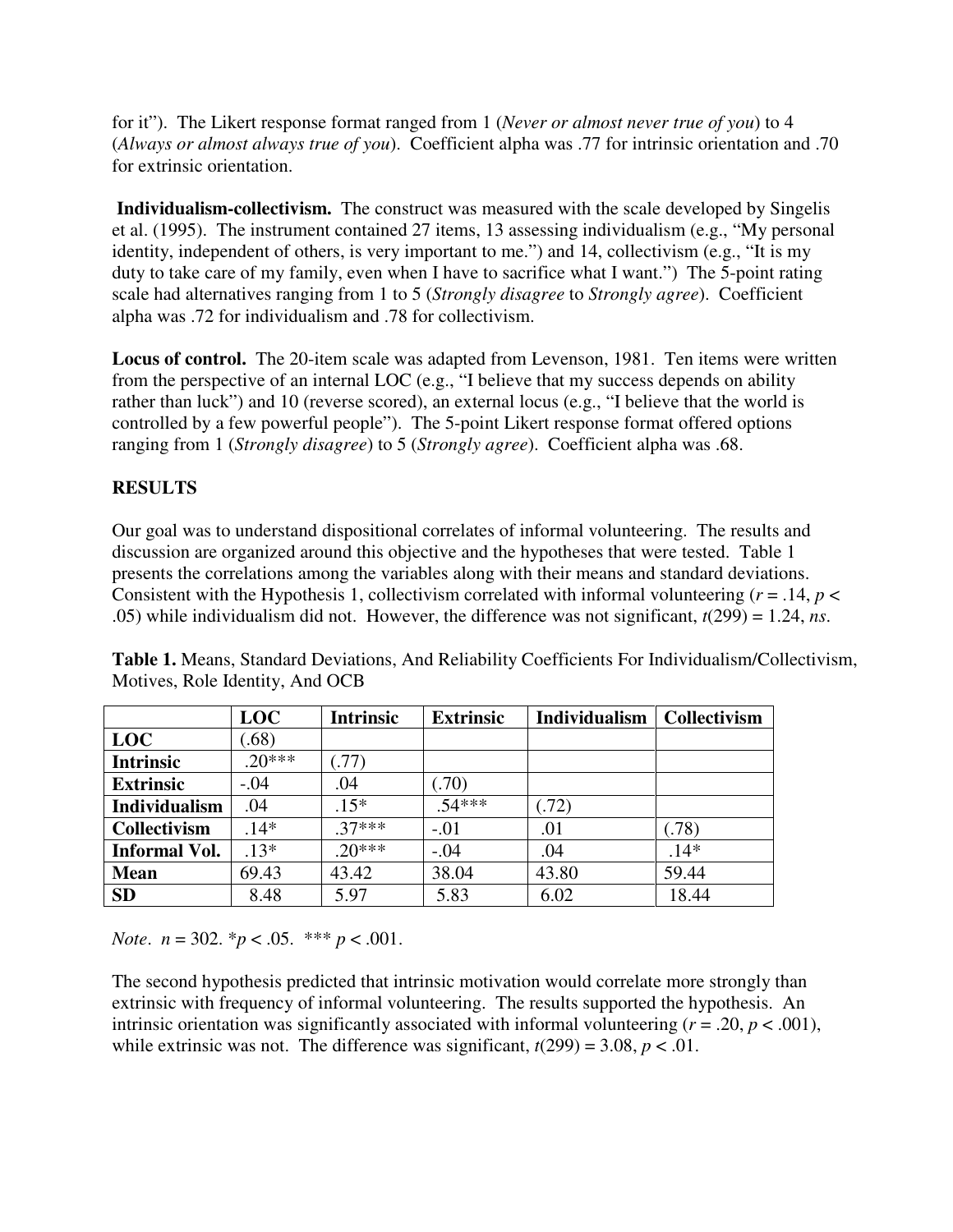Finally, we expected informal volunteering to show a positive association with an internal locus of control (Hypothesis 3). Again, the data support the hypothesis  $(r = .13, p < .05)$ .

## **DISCUSSION**

The results reveal a partial profile of the informal volunteer as intrinsically motivated, collectivist in orientation, and perceiving an internal locus of control. The relationship of these characteristics to volunteer activity distinguishes the present findings from prior examinations of formal volunteerism. In those studies, neither individualism/collectivism (Finkelstein, 2010) nor intrinsic v. extrinsic motivation (Finkelstein, 2009) determined amount of time spent volunteering. The traits did, however, influence specific motives for volunteering.

That these constructs did affect time spent in informal volunteering likely is attributable to the absence of an organizational structure. Formal volunteers typically enter a well-established structure with staff whose responsibility is to guide the volunteer process. The organization often has developed strategies for volunteer recruitment and retention, including orientation and training sessions. Employees who regularly work with volunteers assign them specific tasks. The volunteer's job is to meet the stated needs of the organization rather than create an experience that conforms to his or her own interests.

Without the aid of a formal structure and associated staff, informal volunteers must work with the beneficiaries of their help to create their own service experience. The task thus requires a greater degree of self-sufficiency, one hallmark of internals (Julian & Katz, 1968). Volunteers must create and shape their own experience, and internals prefer to rely on their own skills even when turning to others might improve performance. Their need to control outcomes would suggest a preference for activities outside of any organizational framework and the accompanying strictures.

The lack of organizational context that characterizes informal volunteering also means fewer opportunities for tangible rewards for helping. Clary et al. (1998), proposing that individuals volunteer in order to fulfill specific motives, identified six motives for volunteering. For five of the six motives, the individual may find fulfillment in the volunteer work itself. The sixth objective, a desire for career-related advancement, requires an outcome outside the behavior in order to be satisfied (Finkelstein, 2009). Because of the lack of a formal support network, informal volunteering is unlikely to lead to job-related rewards. Consequently, informal volunteering should tend to attract those who find satisfaction in the activity per se. In short, informal service should appeal to the intrinsically motivated, and the present results support this conclusion. An intrinsic orientation was the only construct examined that independently contributed to amount of informal volunteering.

Intrinsic motivation may be an effect, as well as a cause, of informal volunteer service. Informal volunteers by definition have no access to agency staff to provide instruction or intervene to help solve problems. Neither are there supervisors to criticize the volunteer's performance or question the outcome of his or her volunteer activities. Because informal activities require individual initiative and can be tailored to the volunteer's own strengths and interests, successes should instill feelings of competence in the volunteer. With evidence of one's competence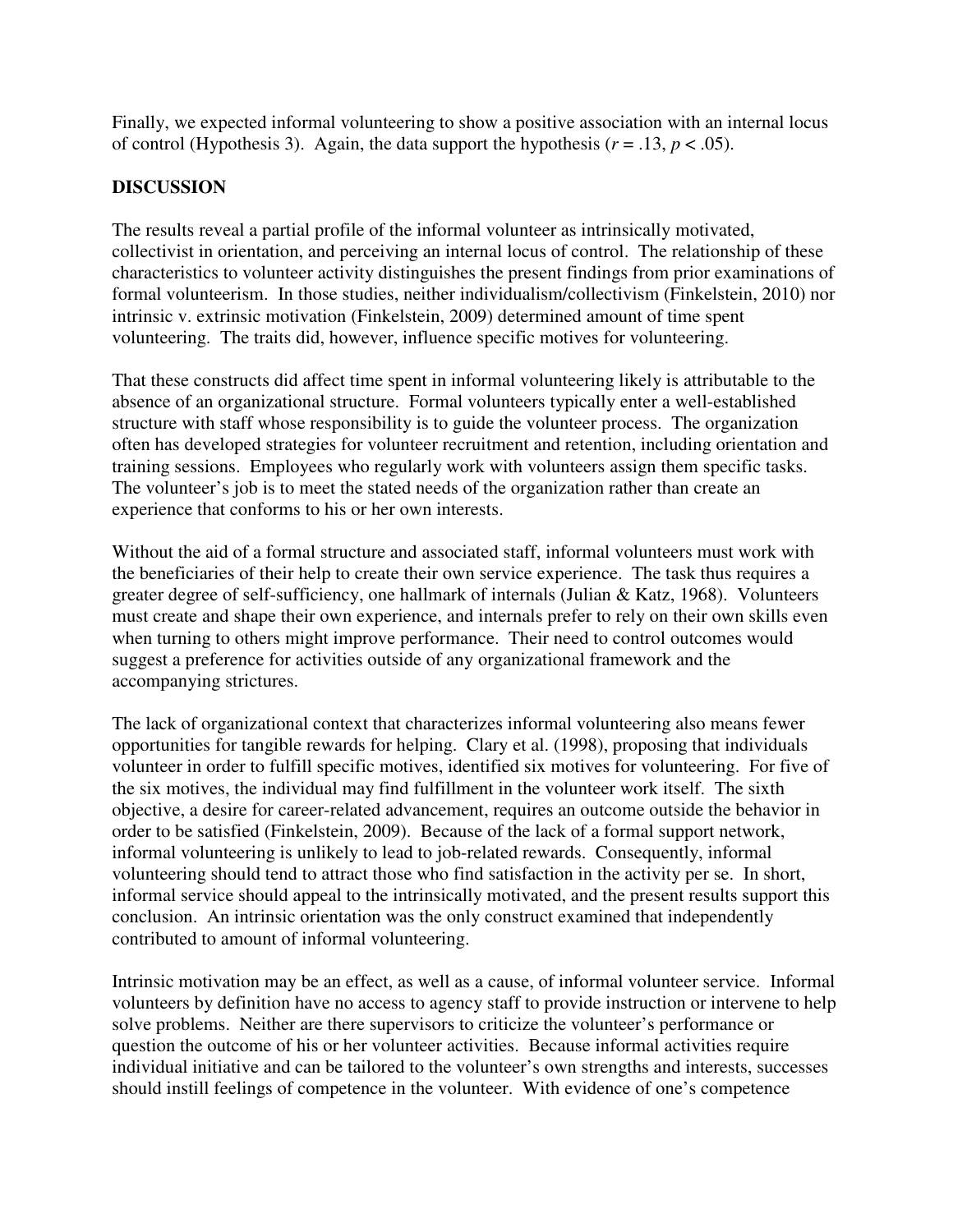comes a shift toward an increasingly internal LOC and this, in turn, enhances intrinsic motivation (Phillips & Lord, 1980). That is, LOC mediates the relationship between perceived personal competence and an intrinsic orientation.

The direction of influence between LOC and informal volunteering also remains unexplored. An internal locus of control may lead to informal service, or the activity may spur the development of an internal locus of control. Perhaps an internal LOC is an antecedent as well as a consequence of volunteerism. Alternatively, both LOC and informal activity may be affected by a third variable such as intrinsic orientation or collectivism. We have begun a longitudinal study of people involved in informal service in order to address questions of causality.

We recognize that organizational as well as dispositional factors exert a profound influence on formal helping (e.g., Penner & Finkelstein, 1998). Indeed, the organization as a determining influence on prosocial behavior largely guided Penner's (2002) conceptual approach. Yet the present data are striking in that removing the organization did not substantially alter the relationships between helping and the dispositional variables examined.Perhaps friends and family offer both support and expectations similar to those that the staff of service agencies provide to their volunteers. The result is that variables heretofore conceptualized as describing individuals within organizations are equally important in initiating and sustaining informal helping.

## **REFERENCES**

- AARP 2003. Time and money: An in-depth look at 45+ volunteers and donors. (http://www.aarp.org/research/reference/publicopinions/aresearch-import-498.html). Retrieved August 15, 2011.
- Amabile, T.M. 1993. Motivational synergy: Toward new conceptualizations of intrinsic and extrinsic motivation in the workplace. *Human Resource Management Review*, 3:185-201.
- Batson, C.D., N. Ahmad, & J.-A. Tsang. 2002. Four motives for community involvement. *Journal of Social Issues,* 58:429-445.
- Clary, E. G., M. Snyder, R.D. Ridge, J. Copeland, A.A. Stukas, J. Haugen, & P. Miene. 1998. Understanding and assessing the motivations of volunteers: A functional approach. *Journal of Personality and Social Psychology*, 74:1516-1530.
- Finkelstein, M.A. 2009. Intrinsic v. extrinsic motivational orientations and the volunteer process. *Personality and Individual Differences*, 46:653-658.
- Finkelstein, M.A. 2010. Individualism/collectivism: Implications for the volunteer process. *Social Behavior and Personality*, 38:445-452.
- Finkelstein, M. (2011). Correlates of individualism and collectivism: Predicting volunteer activity. *Social Behavior and Personality,* 39:597-606.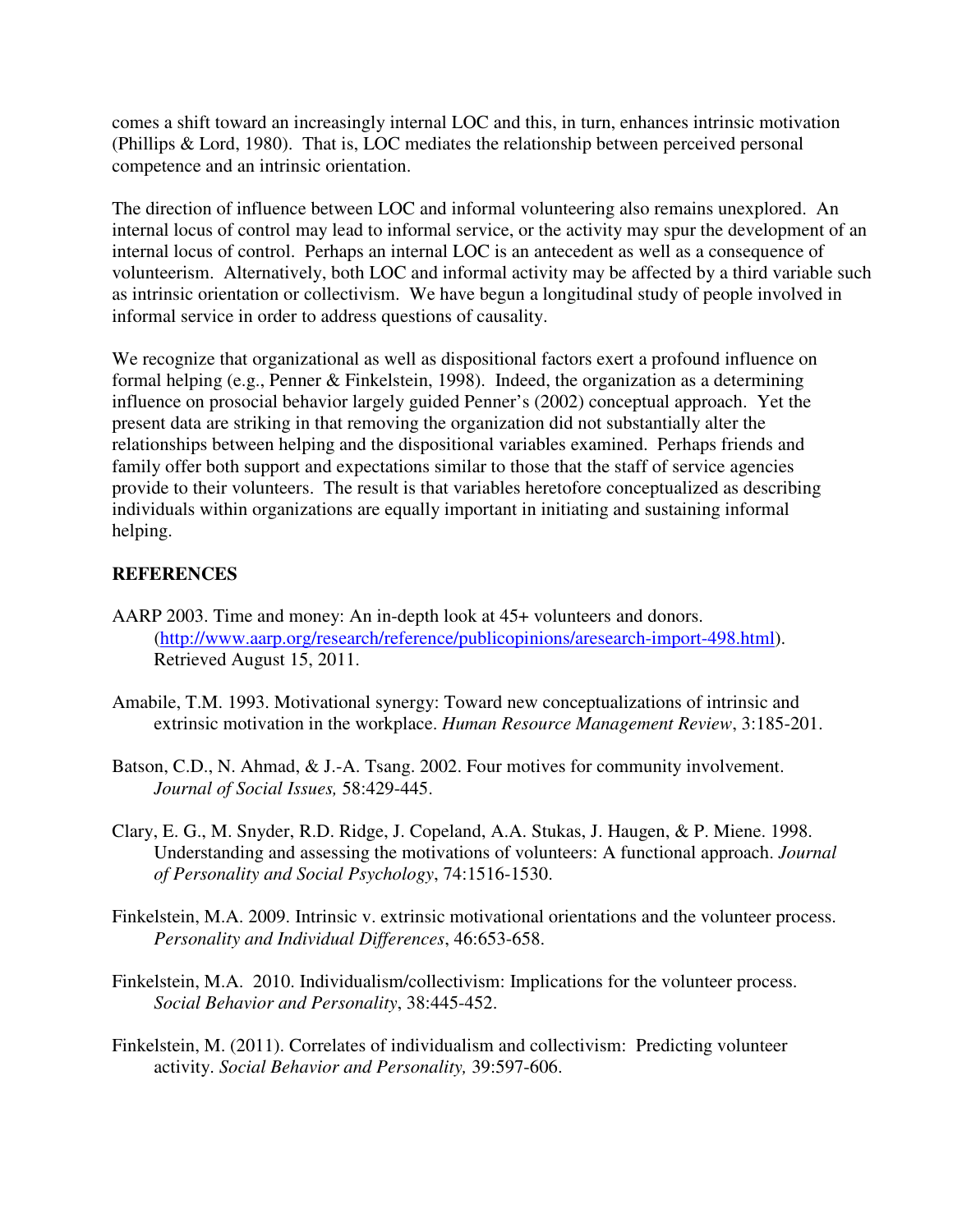- Finkelstein, M.A. and M.T. Brannick. 2007. Applying theories of institutional helping to informal volunteering: Motives, role identity, and prosocial personality. *Social Behavior and Personality*, 35:101-114.
- Finkelstein, M.A., L.A. Penner, & M.T. Brannick. 2005. Motive, role identity, and prosocial personality as predictors of volunteer activity. *Social Behavior and Personality*, 33:403- 418.
- Jain, A.K., S.I. Giga, & C.L. Cooper. 2009. Employee wellbeing, control and organizational commitment. *Leadership & Organization Development Journal*, 30:256-273.
- Julian, J.W. & S.B. Katz. 1968. Internal versus external control and the value of reinforcement. *Journal of Personality and Social Psychology,* 8:89-94.
- Latané, B., & J.M. Darley.1970. *The unresponsive bystander: Why doesn't he help?* Englewood Cliffs, NJ: Prentice Hall.
- Levenson, H. 1981. "Differentiating among internality, powerful others, and chance." Pp. 15-63 in *Research with the Locus of Control Construct* by H. Lefcourt. New York: Academic Press.
- Penner, L.A. 2002. Dispositional and organizational influences on sustained volunteerism: An interactionist perspective. *Journal of Social Issues,* 58:447-467.
- Penner, L. A. & M.A. Finkelstein. 1998. Dispositional and structural determinants of volunteerism. *Journal of Personality and Social Psychology,* 74:525 - 537.
- Phillips, J.S. & R.G. Lord. 1980. Determinants of intrinsic motivation: Locus of control and competence information as components of Deci's cognitive evaluation theory. *Journal of Applied Psychology,* 65:211-218.
- Rhee, E., J.S. Uleman, & H.K. Lee. 1996. Variations in collectivism and individualism by ingroup and culture: Confirmatory factor analyses. *Journal of Personality and Social Psychology*, 71:1037-1054.
- Rotter, J. B. 1966. Generalized expectancies for internal versus external control of reinforcement. *Psychological Monographs*, 80:1,Whole No. 609.
- Rotter, J.B. 1989. Internal versus external control of reinforcement. *American Psychologist*, 45:489-493.
- Singelis, T.M., H.C. Triandis, D.P.S. Bhawuk, & M.J. Gelfand. 1995. Horizontal and vertical dimensions of individualism and collectivism: A theoretical and measurement refinement. *Cross-Cultural Research,* 29:240-275.